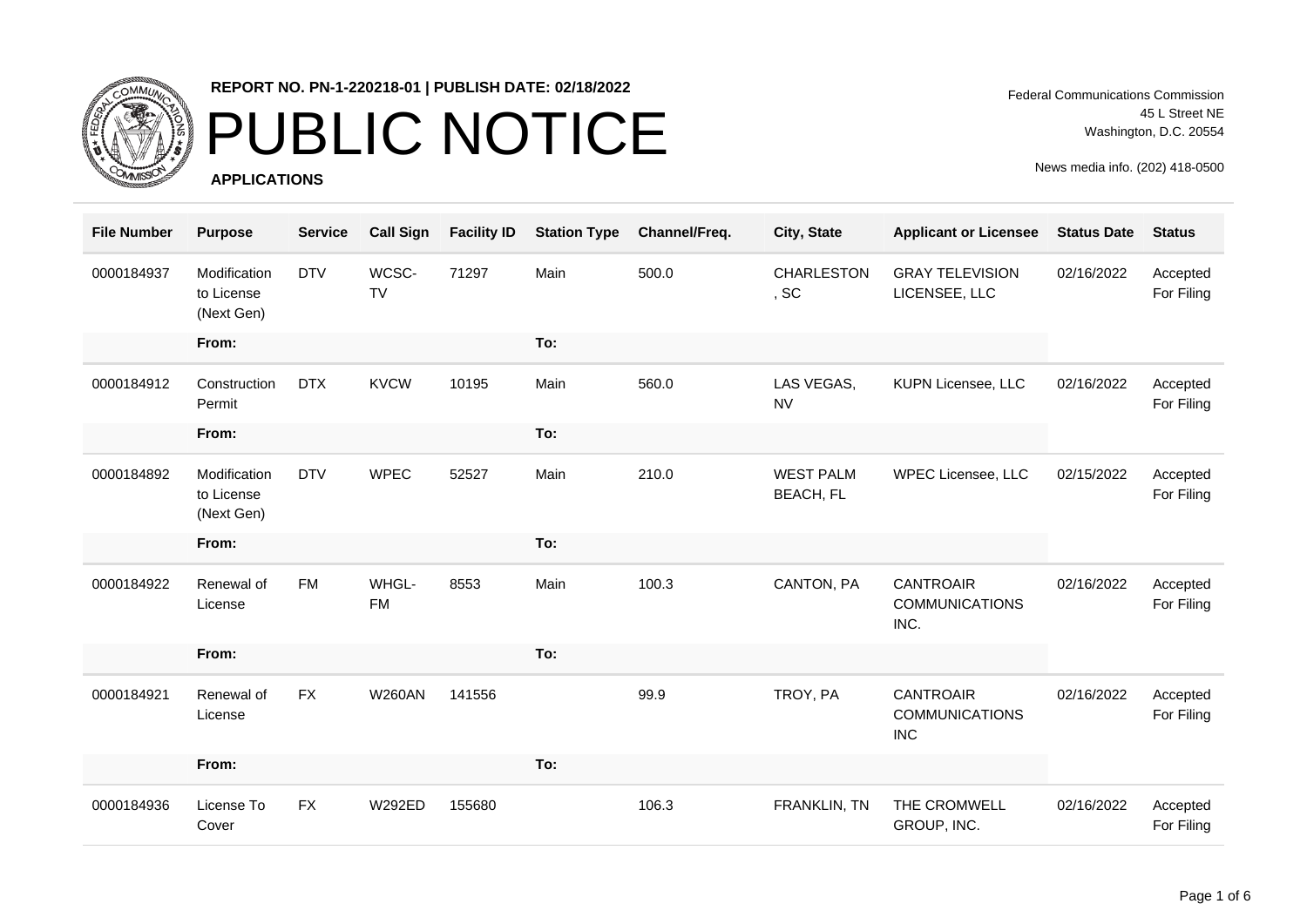

# PUBLIC NOTICE

**APPLICATIONS**

| <b>File Number</b> | <b>Purpose</b>                     | <b>Service</b> | <b>Call Sign</b> | <b>Facility ID</b> | <b>Station Type</b>               | Channel/Freq. | City, State             | <b>Applicant or Licensee</b>                | <b>Status Date</b> | <b>Status</b>          |
|--------------------|------------------------------------|----------------|------------------|--------------------|-----------------------------------|---------------|-------------------------|---------------------------------------------|--------------------|------------------------|
|                    | From:                              |                |                  |                    | To:                               |               |                         |                                             |                    |                        |
| 0000167583         | New NCE<br>FM CP<br>Amendment      | <b>FM</b>      |                  | 767752             | Main                              | 91.3          | <b>BOWMAN, GA</b>       | <b>Restored Together</b><br>Radio, Inc.     | 02/16/2022         | Received               |
|                    | From:                              |                |                  |                    | To:                               |               |                         |                                             |                    |                        |
|                    |                                    |                |                  |                    |                                   |               |                         |                                             |                    |                        |
| 0000184910         | License To<br>Cover                | <b>LPD</b>     | WOTM-<br>LD      | 64339              | Main                              | 500.0         | Birmingham, AL          | <b>Broadway</b><br>Communications, LLC      | 02/16/2022         | Accepted<br>For Filing |
|                    | From:                              |                |                  |                    | To:                               |               |                         |                                             |                    |                        |
| 0000168309         | Renewal of<br>License<br>Amendment | LPT            | K48IA-D          | 130109             | Main                              | 15            | POPLAR, MT              | POPLAR TV<br><b>DISTRICT</b>                | 02/16/2022         | Received               |
|                    | From:                              |                |                  |                    | To:                               |               |                         |                                             |                    |                        |
| 0000173585         | Renewal of<br>License<br>Amendment | <b>DTV</b>     | KTVH-DT          | 5290               | Main                              | 204.0         | HELENA, MT              | Scripps Broadcasting<br><b>Holdings LLC</b> | 02/16/2022         | Received               |
|                    | From:                              |                |                  |                    | To:                               |               |                         |                                             |                    |                        |
| 0000184895         | Assignment<br>of<br>Authorization  | <b>LPD</b>     | KTEV-LD          | 58984              | Main                              | 19            | TEXARKANA,<br><b>AR</b> | Buna Group, Inc.                            | 02/15/2022         | Accepted<br>For Filing |
|                    | From: Buna Group, Inc.             |                |                  |                    | To: Gray Television Licensee, LLC |               |                         |                                             |                    |                        |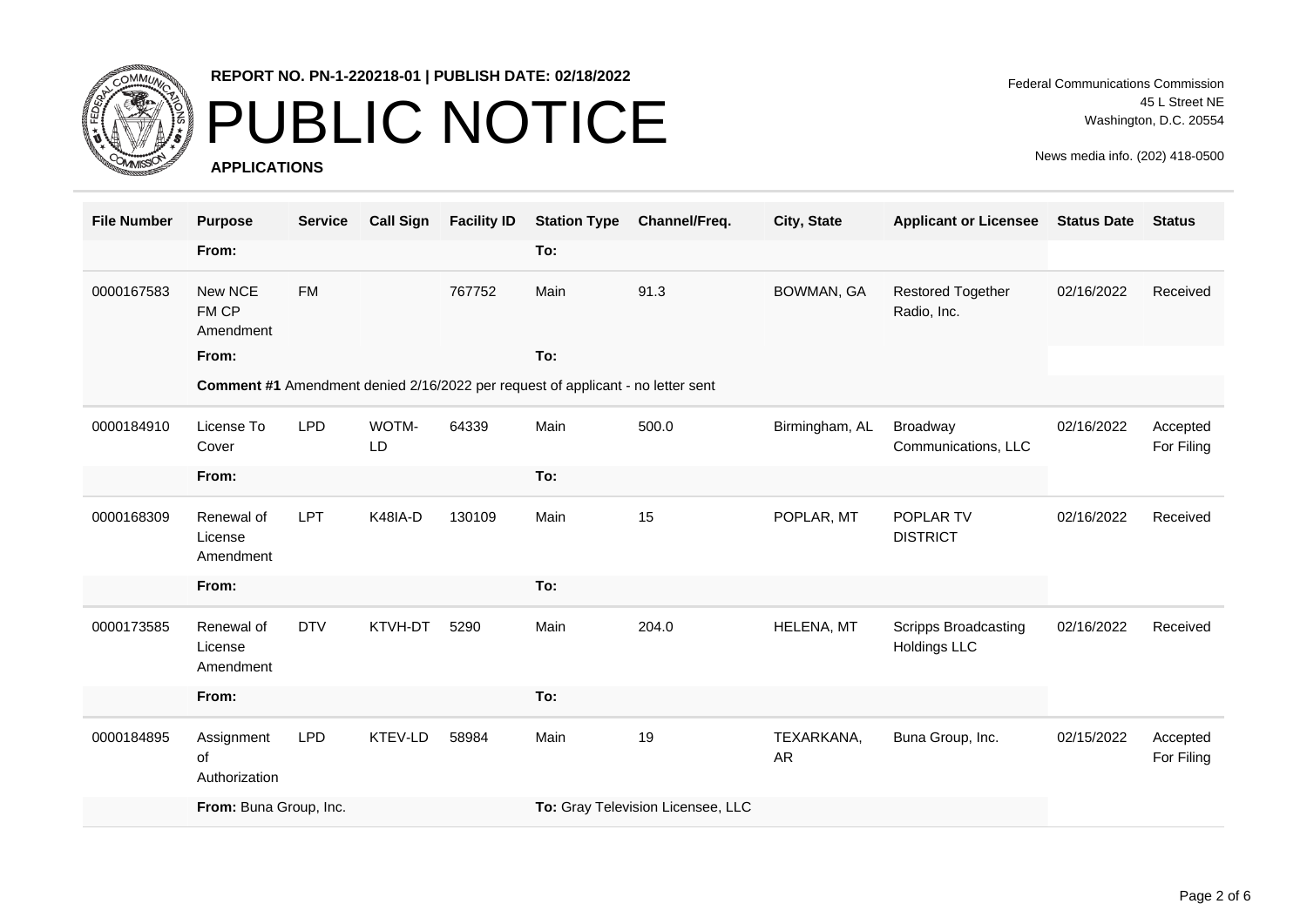

### PUBLIC NOTICE

**APPLICATIONS**

Federal Communications Commission 45 L Street NE Washington, D.C. 20554

| <b>File Number</b> | <b>Purpose</b>                     | <b>Service</b> | <b>Call Sign</b> | <b>Facility ID</b> | <b>Station Type</b> | Channel/Freq. | City, State             | <b>Applicant or Licensee</b>                            | <b>Status Date</b> | <b>Status</b>          |
|--------------------|------------------------------------|----------------|------------------|--------------------|---------------------|---------------|-------------------------|---------------------------------------------------------|--------------------|------------------------|
| 0000168294         | Renewal of<br>License<br>Amendment | <b>LPT</b>     | K03HD-D          | 52833              | Main                | 60.0          | PLEVNA, MT              | PLEVNA TV<br><b>BOOSTER CLUB</b>                        | 02/16/2022         | Received               |
|                    | From:                              |                |                  |                    | To:                 |               |                         |                                                         |                    |                        |
| 0000184901         | Minor<br>Modification              | <b>DTV</b>     | KFOX-TV          | 33716              | Main                | 476.0         | EL PASO, TX             | KFOX LICENSEE, LLC                                      | 02/16/2022         | Accepted<br>For Filing |
|                    | From:                              |                |                  |                    | To:                 |               |                         |                                                         |                    |                        |
| 0000184920         | Renewal of<br>License              | AM             | <b>WTZN</b>      | 8551               | Main                | 1310.0        | TROY, PA                | <b>CANTROAIR</b><br><b>COMMUNICATIONS</b><br><b>INC</b> | 02/16/2022         | Accepted<br>For Filing |
|                    | From:                              |                |                  |                    | To:                 |               |                         |                                                         |                    |                        |
| 0000167583         | New NCE<br>FM CP<br>Amendment      | <b>FM</b>      |                  | 767752             | Main                | 91.3          | <b>BOWMAN, GA</b>       | <b>Restored Together</b><br>Radio, Inc.                 | 02/16/2022         | Received               |
|                    | From:                              |                |                  |                    | To:                 |               |                         |                                                         |                    |                        |
| 0000184930         | License To<br>Cover                | <b>LPD</b>     | KVHC-LD          | 125586             | Main                | 11            | KERRVILLE,<br><b>TX</b> | 5GTV, LLC                                               | 02/16/2022         | Accepted<br>For Filing |
|                    | From:                              |                |                  |                    | To:                 |               |                         |                                                         |                    |                        |
| 0000184932         | Minor<br>Modification              | <b>LPD</b>     | KBFY-LP          | 16657              | Main                | 41            | FORTUNA, AZ             | KBFY, LLC                                               | 02/16/2022         | Accepted<br>For Filing |
|                    | From:                              |                |                  |                    | To:                 |               |                         |                                                         |                    |                        |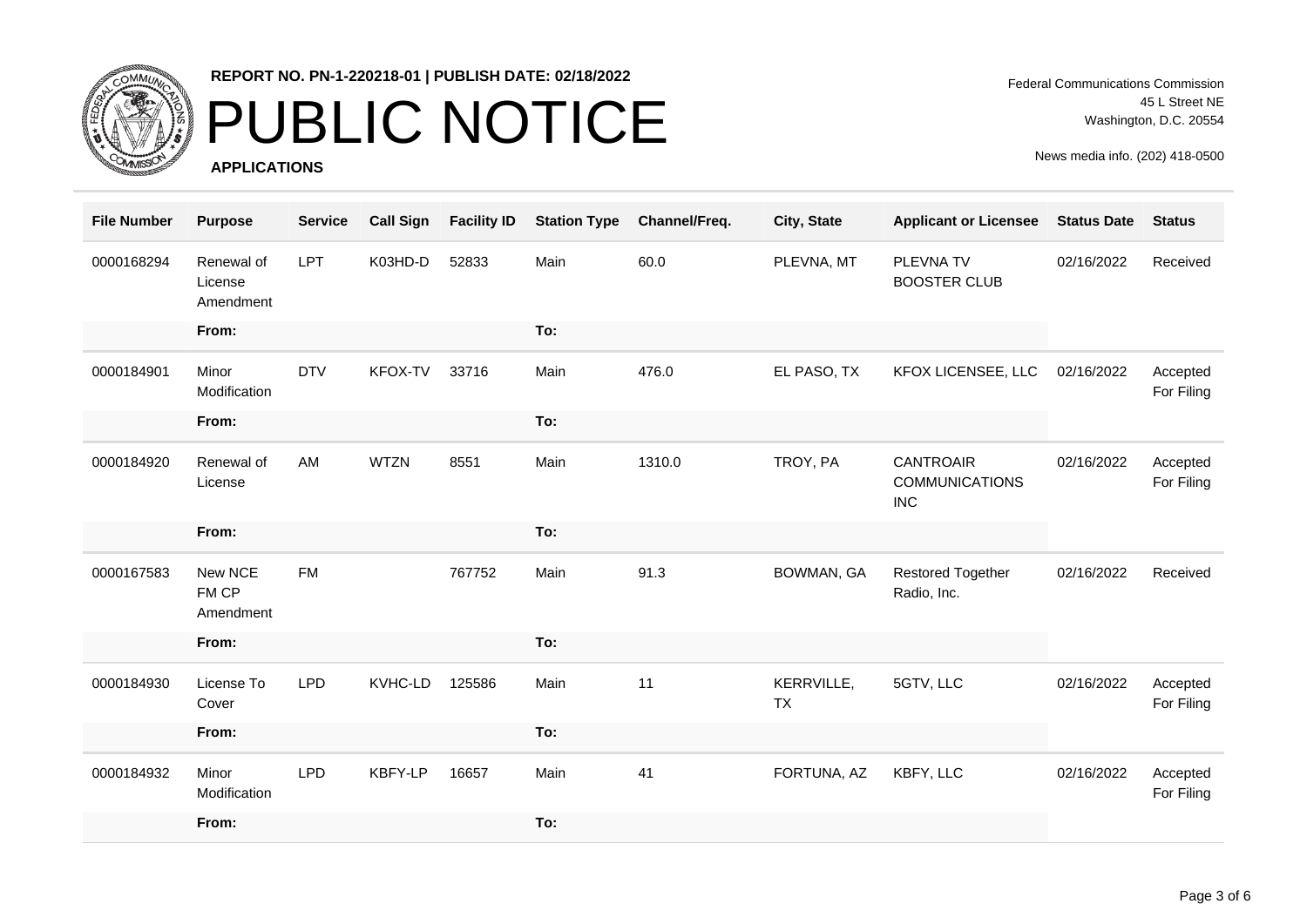

# PUBLIC NOTICE

**APPLICATIONS**

Federal Communications Commission 45 L Street NE Washington, D.C. 20554

| <b>File Number</b> | <b>Purpose</b>                           | <b>Service</b> | <b>Call Sign</b> | <b>Facility ID</b> | <b>Station Type</b> | Channel/Freq. | City, State                            | <b>Applicant or Licensee</b>                                   | <b>Status Date</b> | <b>Status</b>          |
|--------------------|------------------------------------------|----------------|------------------|--------------------|---------------------|---------------|----------------------------------------|----------------------------------------------------------------|--------------------|------------------------|
| 0000184940         | Modification<br>to License<br>(Next Gen) | <b>DTV</b>     | <b>WCIV</b>      | 9015               | Main                | 536.0         | CHARLESTON<br>, SC                     | WMMP Licensee L.P.                                             | 02/16/2022         | Accepted<br>For Filing |
|                    | From:                                    |                |                  |                    | To:                 |               |                                        |                                                                |                    |                        |
| 0000184915         | License To<br>Cover                      | <b>FX</b>      | <b>W269EC</b>    | 85937              | Main                | 91.5          | <b>SAINT MARY'S</b><br>, PA            | <b>FAMILY LIFE</b><br>MINISTRIES, INC.                         | 02/16/2022         | Accepted<br>For Filing |
|                    | From:                                    |                |                  |                    | To:                 |               |                                        |                                                                |                    |                        |
| 0000168230         | Renewal of<br>License<br>Amendment       | <b>LPD</b>     | K23DJ-D          | 52824              | Main                | 524.0         | EKALAKA, MT                            | PLEVNA PUBLIC<br><b>SCHOOL TRUSTEES</b><br><b>DISTRICT #55</b> | 02/16/2022         | Received               |
|                    | From:                                    |                |                  |                    | To:                 |               |                                        |                                                                |                    |                        |
| 0000184924         | License To<br>Cover                      | <b>FS</b>      | <b>WRMA</b>      | 48368              | Main                | 95.7          | <b>NORTH MIAMI</b><br><b>BEACH, FL</b> | WXDJ LICENSING,<br>INC.                                        | 02/16/2022         | Accepted<br>For Filing |
|                    | From:                                    |                |                  |                    | To:                 |               |                                        |                                                                |                    |                        |
| 0000184944         | Minor<br>Modification                    | <b>LPD</b>     | K21OY-D          | 181776             | Main                | 21            | CHICO, CA                              | One Ministries, Inc.                                           | 02/16/2022         | Accepted<br>For Filing |
|                    | From:                                    |                |                  |                    | To:                 |               |                                        |                                                                |                    |                        |
| 0000168894         | Renewal of<br>License<br>Amendment       | <b>LPT</b>     | K06QF-D          | 182005             |                     | 6             | HERON, MT                              | <b>TROUT CREEK-</b><br>HERON-NOXON TV<br><b>DISTRICT</b>       | 02/16/2022         | Received               |
|                    | From:                                    |                |                  |                    | To:                 |               |                                        |                                                                |                    |                        |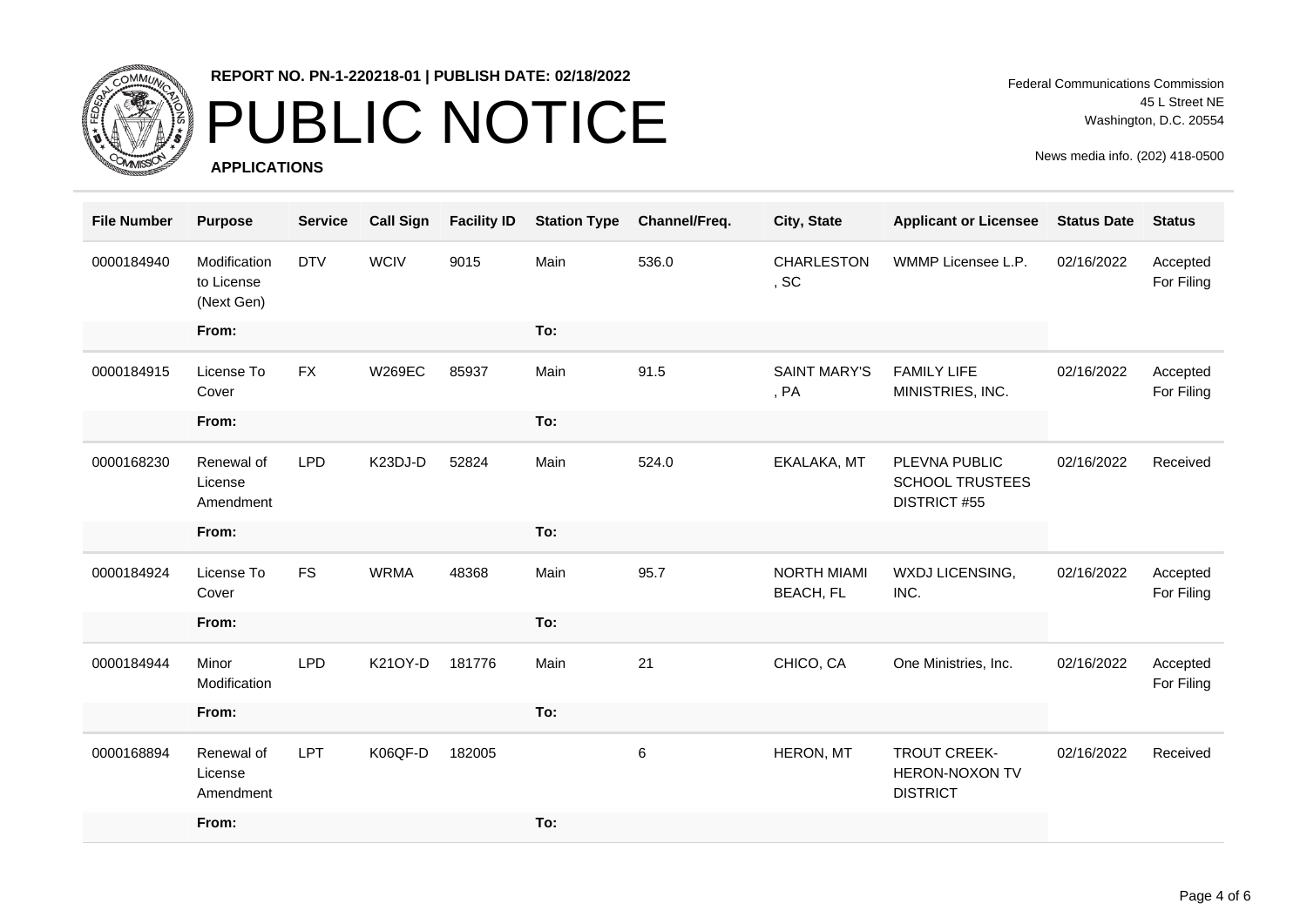

### PUBLIC NOTICE

**APPLICATIONS**

| <b>File Number</b> | <b>Purpose</b>                     | <b>Service</b> | <b>Call Sign</b> | <b>Facility ID</b> | <b>Station Type</b> | Channel/Freq.  | City, State                    | <b>Applicant or Licensee</b>                       | <b>Status Date</b> | <b>Status</b>          |
|--------------------|------------------------------------|----------------|------------------|--------------------|---------------------|----------------|--------------------------------|----------------------------------------------------|--------------------|------------------------|
| 0000173530         | Renewal of<br>License<br>Amendment | <b>DTV</b>     | <b>KOAA-TV</b>   | 59014              | Main                | 482.0          | PUEBLO, CO                     | <b>Scripps Broadcasting</b><br><b>Holdings LLC</b> | 02/16/2022         | Received               |
|                    | From:                              |                |                  |                    | To:                 |                |                                |                                                    |                    |                        |
| 0000170188         | Renewal of<br>License<br>Amendment | <b>LPT</b>     | K04GF-D          | 73377              | Main                | 66.0           | WOLF POINT,<br>MT              | WOLF POINT TV<br><b>DISTRICT</b>                   | 02/16/2022         | Received               |
|                    | From:                              |                |                  |                    | To:                 |                |                                |                                                    |                    |                        |
| 0000168520         | Renewal of<br>License<br>Amendment | <b>LPT</b>     | K04QX-D          | 181055             |                     | 4              | TOWNSEND,<br><b>MT</b>         | <b>TOWNSEND TV</b><br><b>DISTRICT</b>              | 02/16/2022         | Received               |
|                    | From:                              |                |                  |                    | To:                 |                |                                |                                                    |                    |                        |
| 0000184906         | Minor<br>Modification              | <b>LPD</b>     | KXTU-LD          | 22681              | Main                | 728.0          | <b>COLORADO</b><br>SPRINGS, CO | Nexstar Media Inc.                                 | 02/16/2022         | Accepted<br>For Filing |
|                    | From:                              |                |                  |                    | To:                 |                |                                |                                                    |                    |                        |
| 0000168298         | Renewal of<br>License<br>Amendment | <b>LPT</b>     | K07OC-D          | 24900              | Main                | 174.0          | POLARIS, MT                    | <b>GRASSHOPPER TV</b><br><b>ASSOCIATION</b>        | 02/16/2022         | Received               |
|                    | From:                              |                |                  |                    | To:                 |                |                                |                                                    |                    |                        |
| 0000168941         | Renewal of<br>License<br>Amendment | <b>LPD</b>     | K04QV-D          | 181919             |                     | $\overline{4}$ | <b>THOMPSON</b><br>FALLS, MT   | <b>THOMPSON FALLS</b><br>TV DISTRICT               | 02/16/2022         | Received               |